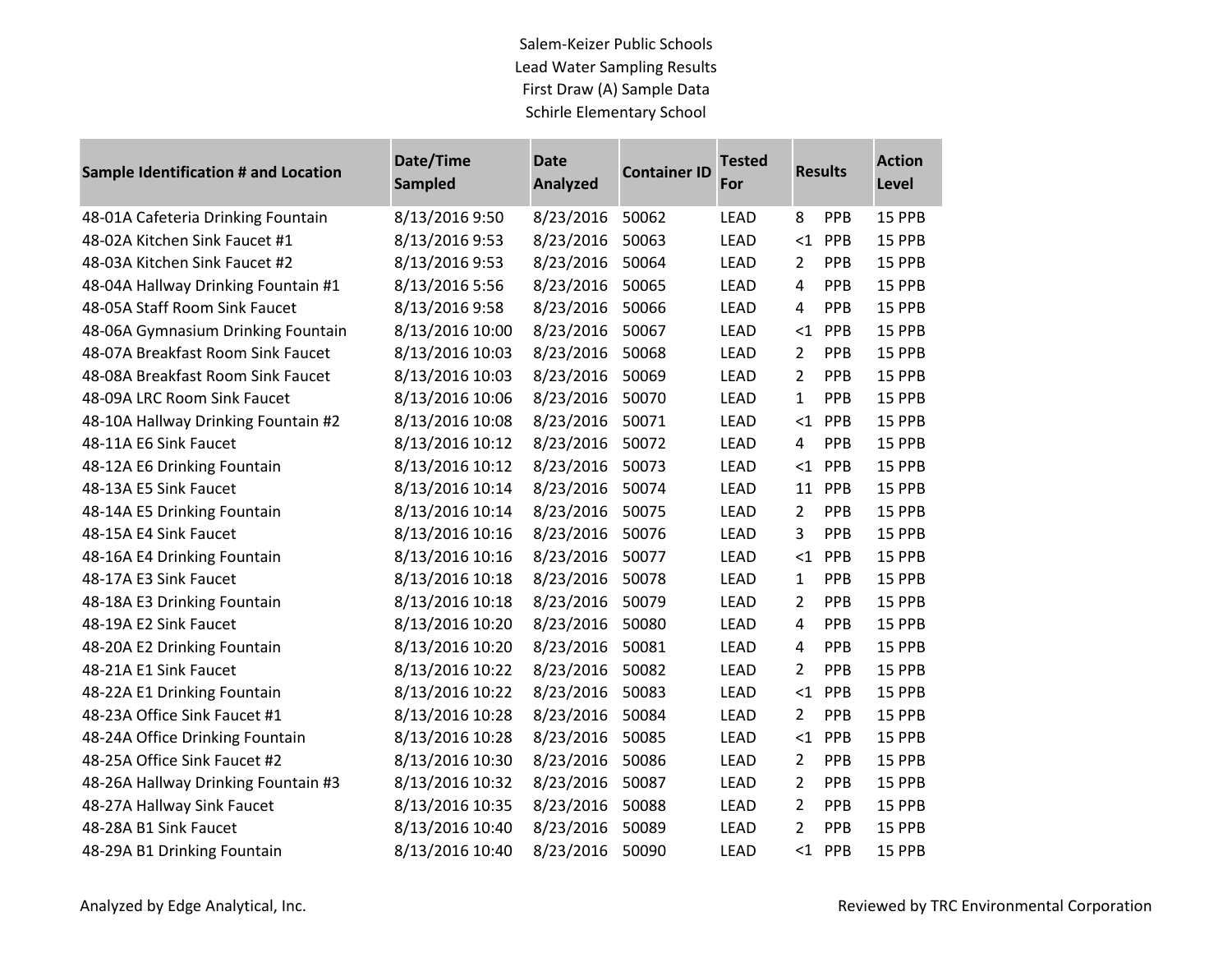## Salem-Keizer Public Schools Lead Water Sampling Results First Draw (A) Sample Data Schirle Elementary School

| Sample Identification # and Location | Date/Time<br><b>Sampled</b> | <b>Date</b><br><b>Analyzed</b> | <b>Container ID</b> | <b>Tested</b><br>For |                | <b>Results</b> | <b>Action</b><br>Level |
|--------------------------------------|-----------------------------|--------------------------------|---------------------|----------------------|----------------|----------------|------------------------|
| 48-30A B2 Sink Faucet                | 8/13/2016 10:42             | 8/23/2016                      | 50091               | <b>LEAD</b>          | $\overline{2}$ | PPB            | 15 PPB                 |
| 48-31A B2 Drinking Fountain          | 8/13/2016 10:42             | 8/23/2016                      | 50092               | LEAD                 |                | $<$ 1 PPB      | 15 PPB                 |
| 48-32A B3 Sink Faucet                | 8/13/2016 10:44             | 8/23/2016                      | 50093               | <b>LEAD</b>          | 3              | PPB            | 15 PPB                 |
| 48-33A B3 Drinking Fountain          | 8/13/2016 10:44             | 8/23/2016                      | 50094               | <b>LEAD</b>          | $\leq 1$       | PPB            | 15 PPB                 |
| 48-34A Hallway Drinking Fountain #4  | 8/13/2016 10:46             | 8/23/2016                      | 50095               | <b>LEAD</b>          | $\overline{2}$ | PPB            | 15 PPB                 |
| 48-35A B4 Sink Faucet                | 8/13/2016 10:48             | 8/23/2016                      | 50096               | LEAD                 | 3              | PPB            | 15 PPB                 |
| 48-36A B4 Drinking Fountain          | 8/13/2016 10:48             | 8/23/2016                      | 50097               | <b>LEAD</b>          | $<$ 1          | <b>PPB</b>     | 15 PPB                 |
| 48-37A B5 Sink Faucet                | 8/13/2016 10:50             | 8/23/2016                      | 50098               | LEAD                 | $\overline{2}$ | PPB            | 15 PPB                 |
| 48-38A B5 Drinking Fountain          | 8/13/2016 10:50             | 8/23/2016                      | 50099               | <b>LEAD</b>          | $<$ 1          | PPB            | 15 PPB                 |
| 48-39A B6 Sink Faucet                | 8/13/2016 10:52             | 8/23/2016                      | 50100               | <b>LEAD</b>          | $\overline{2}$ | PPB            | 15 PPB                 |
| 48-40A B6 Drinking Fountain          | 8/13/2016 10:52             | 8/23/2016                      | 50101               | LEAD                 | <1             | PPB            | 15 PPB                 |
| 48-41A C1 Sink Faucet                | 8/13/2016 10:55             | 8/23/2016                      | 50102               | <b>LEAD</b>          | 9              | PPB            | 15 PPB                 |
| 48-42A C1 Drinking Fountain          | 8/13/2016 10:55             | 8/23/2016                      | 50103               | <b>LEAD</b>          | $\mathbf{1}$   | PPB            | 15 PPB                 |
| 48-43A C2 Sink Faucet                | 8/13/2016 10:57             | 8/23/2016                      | 50104               | <b>LEAD</b>          | 4              | PPB            | 15 PPB                 |
| 48-44A C2 Drinking Fountain          | 8/13/2016 10:57             | 8/23/2016                      | 50105               | <b>LEAD</b>          | $\mathbf{1}$   | PPB            | 15 PPB                 |
| 48-45A C3 Sink Faucet                | 8/13/2016 10:59             | 8/23/2016                      | 50106               | <b>LEAD</b>          | 6              | PPB            | 15 PPB                 |
| 48-46A C3 Drinking Fountain          | 8/13/2016 10:59             | 8/23/2016                      | 50107               | <b>LEAD</b>          | <1             | PPB            | 15 PPB                 |
| 48-47A Hallway Drinking Fountain #5  | 8/13/2016 11:01             | 8/23/2016                      | 50108               | <b>LEAD</b>          | $\overline{2}$ | PPB            | 15 PPB                 |
| 48-48A C4 Sink Faucet                | 8/13/2016 11:03             | 8/23/2016                      | 50109               | <b>LEAD</b>          | 4              | PPB            | 15 PPB                 |
| 48-49A C4 Drinking Fountain          | 8/13/2016 11:03             | 8/23/2016                      | 50110               | <b>LEAD</b>          | 3              | PPB            | 15 PPB                 |
| 48-50A C5 Sink Faucet                | 8/13/2016 11:05             | 8/23/2016                      | 50111               | <b>LEAD</b>          | 5              | PPB            | 15 PPB                 |
| 48-51A C5 Drinking Fountain          | 8/13/2016 11:05             | 8/23/2016                      | 50112               | <b>LEAD</b>          | 3              | PPB            | 15 PPB                 |
| 48-52A C6 Sink Faucet                | 8/13/2016 11:07             | 8/23/2016                      | 50113               | <b>LEAD</b>          | 4              | PPB            | 15 PPB                 |
| 48-53A C6 Drinking Fountain          | 8/13/2016 11:07             | 8/23/2016                      | 50114               | <b>LEAD</b>          | $\leq$ 1       | PPB            | 15 PPB                 |
| 48-54A Life Skills Drinking Fountain | 8/13/2016 11:15             | 8/24/2016                      | 50115               | <b>LEAD</b>          |                | $<$ 1 PPB      | 15 PPB                 |

## EPA Action Level for Lead in Schools is 20 PPB

**SKPS Action Level for Lead is 15 PPB** 

**Highlighted samples are at or exceed the Salem-Keizer Public Schools (SKPS) Action Level**